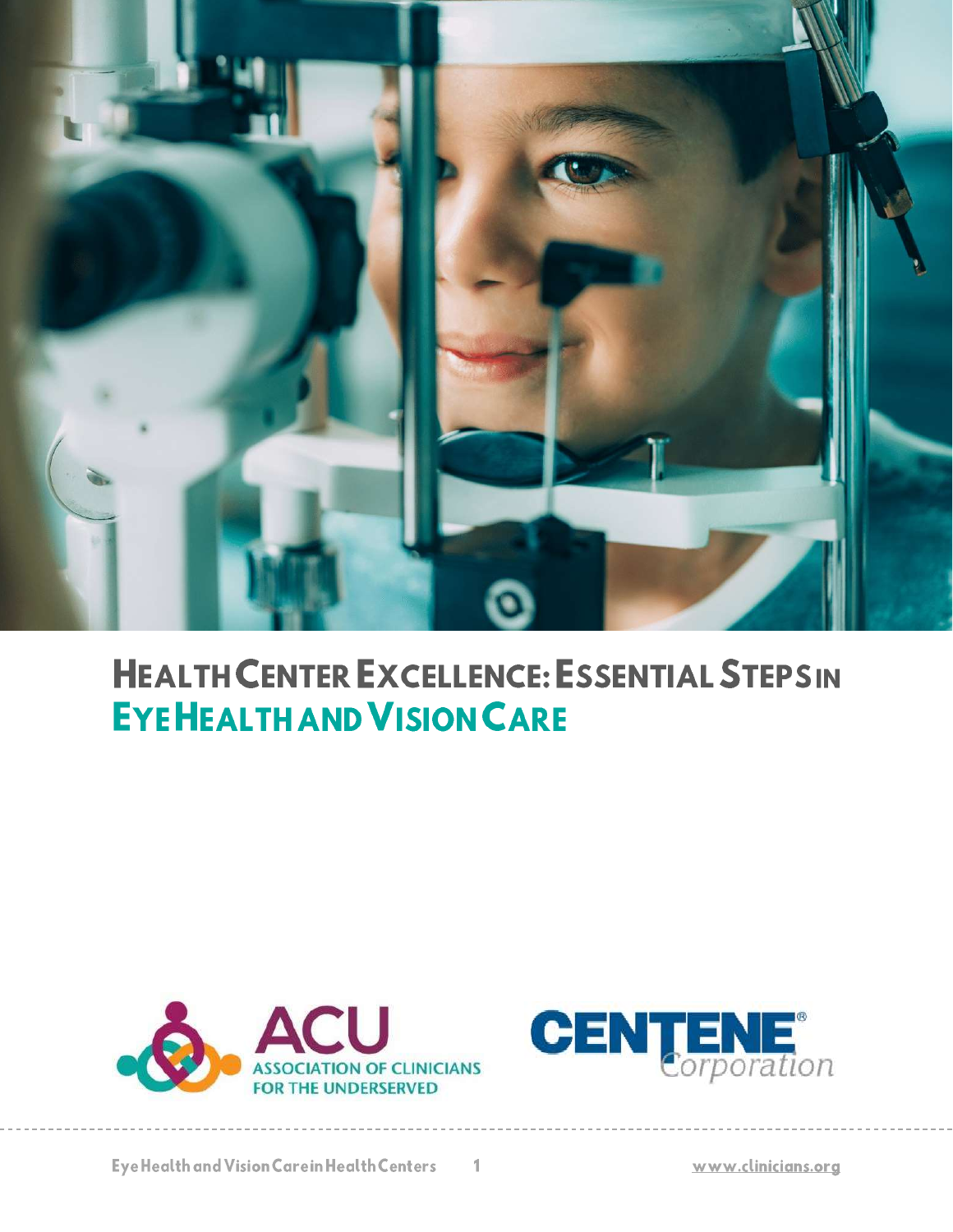# **INTRODUCTION**

Eye and vision health are essential to individuals' overall health and independence.<sup>1</sup> More than three million people in the United States aged 40 years or older suffer from blindness or impaired vision, which inflict a massive toll in human suffering and economic losses in the U.S.<sup>2</sup> As essential providers of primary care to underserved communities, health centers can and should offer eye health and vision care services to help address these public health issues as part of their commitment to serve as truly patient-centered medical homes. However, resource shortages and other factors have left many health centers unable to offer these key services: less than 3% of health center patients received vision care services in 2019, representing 0.89% of clinic visits.<sup>3</sup>

To address this gap in services, health centers should utilize an integrated, trandisciplinary approach to onsite eye health and vision services that properly leverages existing resources while adhering to comprehensive eye care principles. The following brief provides an introduction to the importance of eye health and vision care, the role that health centers can play in offering it, key steps that health centers can take to achieve excellence in offering eye health and vision services, and two applied case studies from health centers who began offering these services to their communities.

# The Importance of Eye Health and Vision Care

Vision and eye health are intricately linked with overall health and quality of life, $4$  and blindness and vision impairment are significant public health concerns.<sup>5</sup> Reduced vision can lead to social isolation, increased risk of falling, family stress, and a greater rate of disability and premature death. Vision loss is also one of the most feared conditions in adults and ranks among the top ten causes of disability in the U.S. $6$  As previously noted, more than 3.4 million Americans 40 years or older are legally blind or visually impaired, and millions more are at risk of developing these conditions.<sup>7</sup> 48 million other individuals in the U.S. experience refractive errors requiring prescription glasses or contact lenses, but nearly a third are undiagnosed or uncorrected.<sup>8</sup> Children, too, are impacted by vision loss: one in

*"If you can't see or have some sort of debilitating impact on your vision, as you lose it, you lose the ability to interact or to even manage some of your other health conditions. It's critically important to so many other aspects of a patients' life."*

**J. BRANDON THORNOCK, CHIEF** OPERATIONS OFFICER, SHASTA COMMUNITY HEALTH CENTER

 $\overline{2}$ 

<sup>1</sup> AOA Evidence-Based Optometry Guideline Development Group. (2015). *Comprehensive Adult Eye and Vision Examination.* American Optometric Association. Retrieved from

https://www.aoa.org/AOA/Documents/Practice%20Management/Clinical%20Guidelines/EBO%20Guidelines/Comprehensive%20Ad ult%20Eye%20and%20Vision%20Exam.pdf.

<sup>2</sup> Duenas, M., & Saaddine, J. (2007). "Improving the Nation's Vision Health: A Coordinated Public Health Approach." Centers for Disease Control and Prevention. Retrieved from https://stacks.cdc.gov/view/cdc/6846/Print.

<sup>3</sup> Health Resources and Services Administration. (2020). "Health Center Data: Table 5: Staffing and Utilization." 2019 Health Center Data. Retrieved from https://data.hrsa.gov/tools/data-reporting/program-data/national/table?tableName=Full&year=2019.

<sup>4</sup> AOA Evidence-Based Optometry Guideline Development Group. (2015).

<sup>5</sup> Duenas, M., & Saaddine, J. (2007).

<sup>6</sup> Saaddine, J. B., Narayan, K. M, et al. (2003). "Vision Loss: A Public Health Problem?" *Ophthalmology* 110(2): 253-4.

<sup>7</sup> AOA Evidence-Based Optometry Guideline Development Group. (2015).

<sup>8</sup> Vitale, S., Ellwein, L. et al. (2008). "Prevalence of Refractive Error in the United States, 1999-2004." *Archives of Ophthalmology*  126(8): 1111-1119.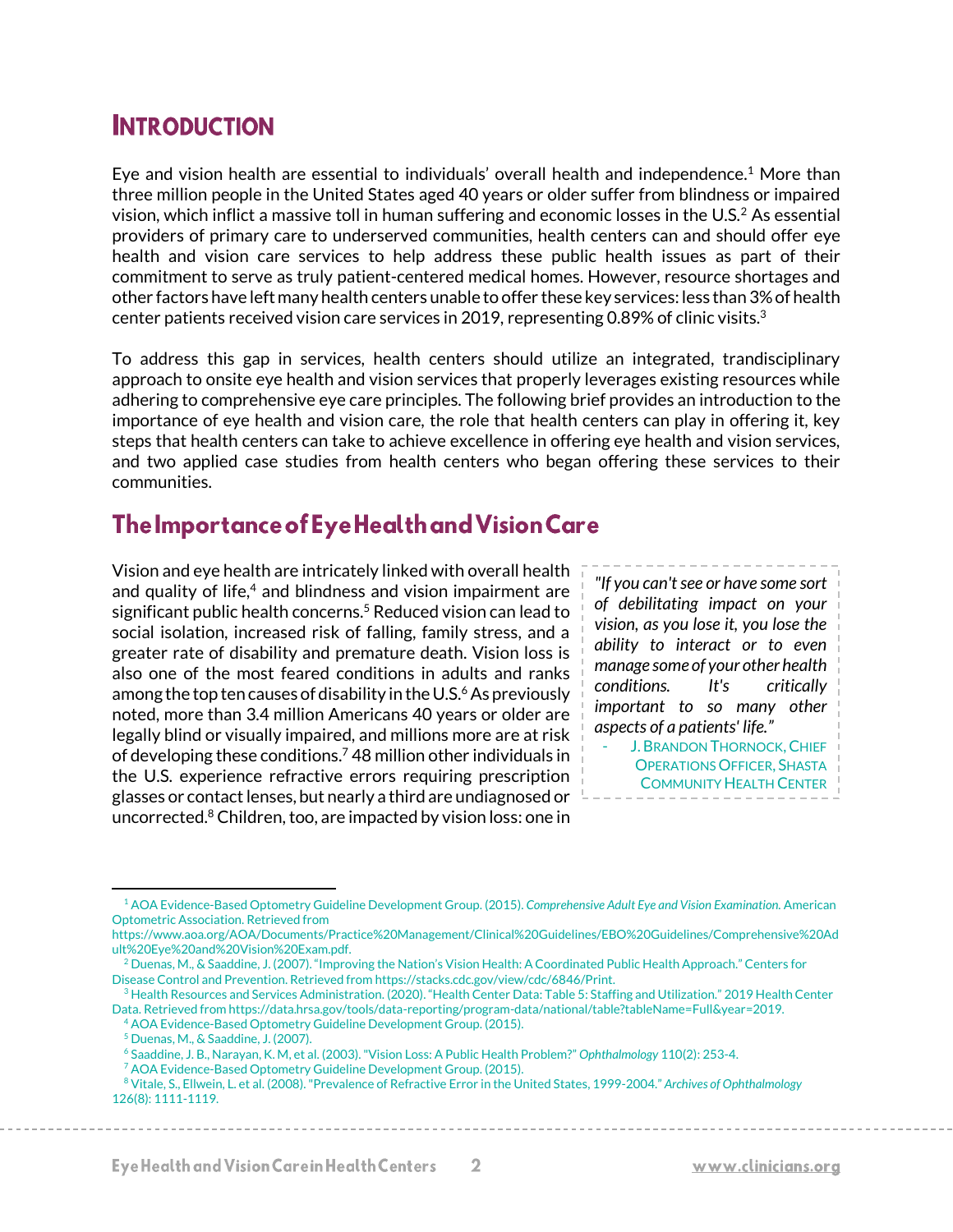four children experience refractive error or accidental eye injury.<sup>9</sup> Furthermore, age-related eye diseases are expected to double by 2030 and triple by 2050, <sup>10</sup> increasing the vital need for expanded eye health and vision care services.<sup>11</sup>

Significant disparities exist in eye health and vision care, and socioeconomic status is a powerful determinant of visual impairment.<sup>12</sup> Black and Latinx individuals are more likely to be visually impaired than White patients in the U.S., and these populations are also more likely than White individuals to go blind from diabetic and glaucoma-related vision disorders.<sup>13</sup> Black Americans over the age of 40 have the highest prevalence of blindness and uncorrectable vision impairment of all groups in the  $U.S.<sup>14</sup>$  Income, location, and housing status are also important factors: rural populations are less likely than urban residents to have insurance for eye care services, <sup>15</sup> and individuals with less education and lower income are consistently less likely to have had an eye care visit in the past 12 months when compared to others. <sup>16</sup> In underserved communities, these disparities and barriers to care in general are made all the more damaging because chronic vision disorders often have no symptoms in their most treatable stages.<sup>17</sup>

# Why Eye Health and Vision Care at FQHCs Matters

Because of their emphasis on providing integrated, patient-centered care to underserved populations, federally qualified health centers have unique opportunities to improve access to eye health and vision care. Indeed, for many populations, health centers may often be the only local provider of eye health and vision care services.<sup>18</sup> However, while the need for greater eye health and vision care services in these settings is clear, access to this care at FQHCs is limited. In 2019, health centers employed only 444 full-time equivalent optometric doctors and ophthalmologists, the physicians qualified to provide comprehensive eye care, across all health centers. <sup>19</sup> In the case of optometrists, this workforce represented less than 1% of the 41,000 practicing optometrists in the  $U.S.<sup>20</sup>$ 

<sup>9</sup> Centers for Disease Control and Prevention. "Vision Loss and Age." (2020). Centers for Disease Control and Prevention. Retrieved from https://www.cdc.gov/visionhealth/risk/age.htm.

<sup>10</sup> Centers for Disease Control and Prevention. (2020). "Keep an Eye on Your Vision Health." Centers for Disease Control and Prevention. Retrieved from https://www.cdc.gov/visionhealth/resources/features/keep-eye-on-vision-health.html.

<sup>11</sup> Duenas, M., & Saaddine, J. (2007).

<sup>12</sup> Sommer, A., J. M. Tielsch, et al. (1991). Racial differences in the cause-specific prevalence of blindness in East Baltimore. *New England Journal of Medicine* 325(20):1412–1417.

 $^{13}$  Varma R, Ying-Lai M, Francis BA, et al. Prevalence of open-angle glaucoma and ocular hypertension in Latinos: the Los Angeles Latino Eye Study. Ophthalmology. 2004;111(8):1439-1448.

<sup>14</sup> Varma, R., T. S. Vajaranant, B. Burkemper, S. Wu, M. Torres, C. Hsu, F. Choudhury, and R. McKean-Cowdin. 2016. Visual impairment and blindness in adults in the United States: Demographic and geographic variations from 2015 to 2050. JAMA Ophthalmology.

<sup>15</sup> 5 Kilmer G, Bynum L, Balamurugan A. 2010. Access to and use of eye care services in rural Arkansas. J Rural Health. 26(1):30‐35.

<sup>&</sup>lt;sup>16</sup> Zhang, X., Cotch, M. F. (2012). "Vision Health Disparities in the United States by Race/Ethnicity, Education, and Economic Status: Findings from Two Nationally Representative Surveys." *American Journal of Ophthalmology* 154(6): S53-S61.

 $17$  American Optometric Association and Association of Clinicians for the Underserved. (2020). "Integrating Eye Health and Vision Care for Underserved Populations into Primary Care Settings." Association of Clinicians for the Underserved. Retrieved from https://clinicians.org/wp-content/uploads/2020/11/Integrating-Eye-Health-and-Vision-Care-FINAL.pdf.

<sup>18</sup> National Academies of Sciences, Engineering, and Medicine. (2016). *Making Eye Health a Population Health Imperative: Vision for Tomorrow.* Washington, DC: The National Academies Press.

<sup>19</sup> Health Resources and Services Administration. (2020).

<sup>20</sup> White, K. (2021). "Why Every Community Health Center Needs Optometry." *Eyes on Eyecare*. Retrieved from https://eyesoneyecare.com/resources/why-every-community-health-center-needs-optometry/.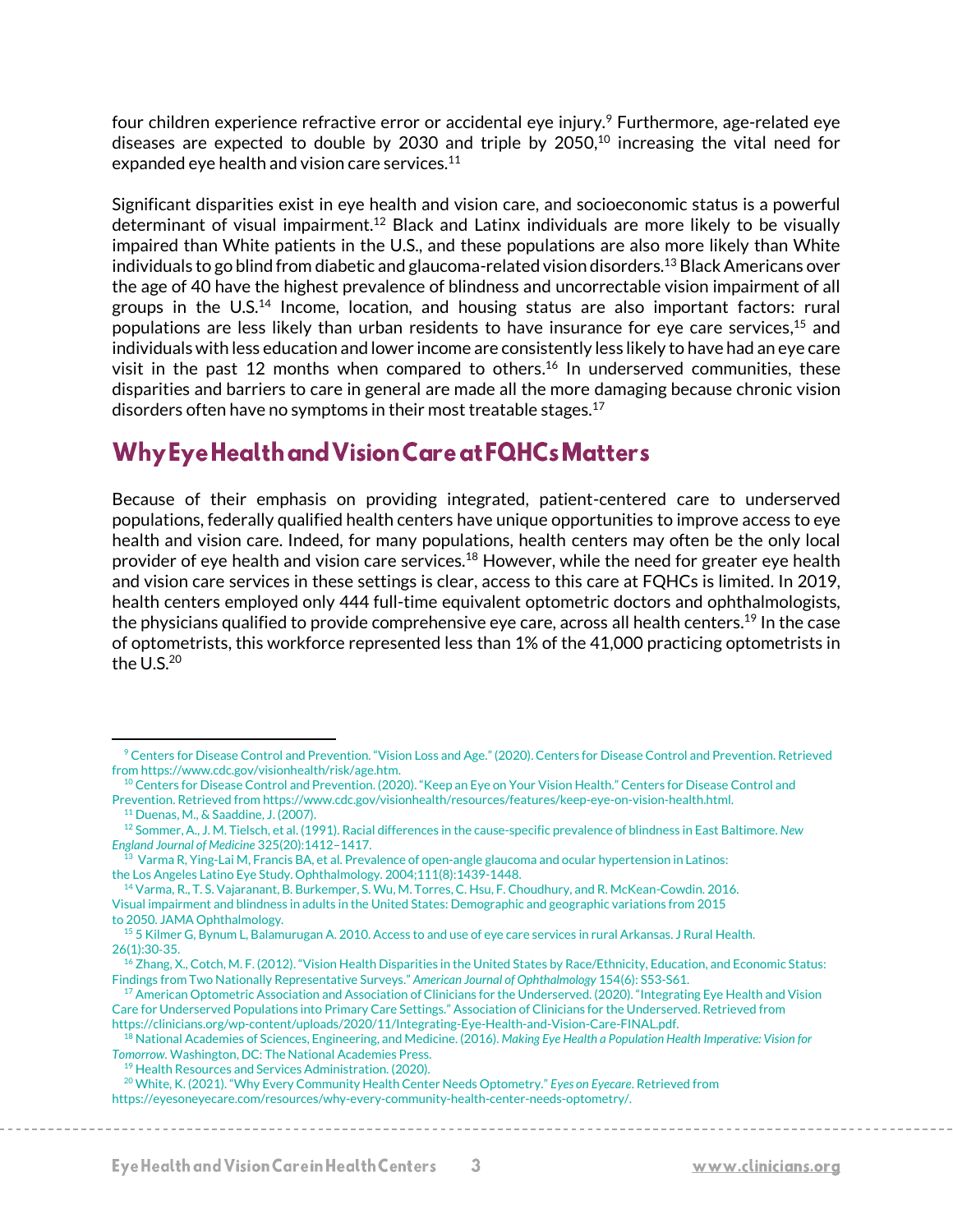Positive movement has occurred in recent years: while only 18% of health centers offered eye health and vision care onsite as of 2017, $21$  this figure increased to 25% in 2018.<sup>22</sup> This progress belies the disparity in other services offered by comparison, however: for example, 82% of health centers offered dental services onsite in that same year.<sup>23</sup> Resource shortages play a significant role in this lack of services. In one study of Missouri FQHCs, nearly all health centers wished to offer optometric services but most could not owing to a lack of space and funding.<sup>24</sup> The absence of local Medicaid funding also plays a role: health centers in Medicaid expansion states provided more eye and vision care than the health centers located in states that did not expand Medicaid (27% vs. 18%).<sup>25</sup>

In the same visit as she learned that her community would be losing its only vision service provider, *"my optometrist told me at the age of 40 that I had cataracts and needed surgery in both eyes. I had eye disease, and if I didn't have these screenings, I'd have gradually lost my vision. It was an affirmation for me that it was very much a part of primary care."*

> HEATHER PELLETIER, EXECUTIVE DIRECTOR, FISH RIVER RURAL **HEALTH**

Despite these barriers, health centers can play vital roles in incorporating onsite eye and vision health care into their patient-centered models of care. Simply put, "the provision of onsite vision care at health centers will improve health outcomes for millions of at-risk individuals."<sup>26</sup> Furthermore, eye health and vision care can also serve as a useful entry to other services.<sup>27</sup> Eye care providers can play important roles in supporting comprehensive health care needs, particularly in cases of patients with diabetes. Because 73% of individuals with diabetic retinopathy are unaware of their condition, integrating eye care into primary care services can support quality improvement initiatives related to diabetes outcomes.<sup>28</sup>

# AN INTEGRATED APPROACH TO OFFER COMPREHENSIVE EYE AND **VISION SER VICES AT FEDER ALLY QUALIFIED HEALTH CENTERS**

To help reduce health disparities and improve whole health outcomes, **health centers can and should meaningfully implement eye health and vision care services for underserved communities by establishing comprehensive, integrated, and in-person care adhering to the American Optometric Association's recommended guidelines.** The following is a condensed list of essential elements based on the Association of Clinicians for the Underserved's recommendations from *[Integrating Eye Health and Vision Care for Underserved Populations into Primary Care Settings](https://clinicians.org/wp-content/uploads/2020/11/Integrating-Eye-Health-and-Vision-Care-FINAL.pdf)* and interviews with FQHC experts that health centers can use to guide their existing or emerging eye health and vision care services.

<sup>21</sup> Kee, Lorraine. "The Safety Net." (2017). *AOA Focus: An Inside Look at Optometry Now* 4(3): 34-43. Retrieved from https://aoa.uberflip.com/i/810027-aoa-focus-april-2017/43?m4=.

<sup>&</sup>lt;sup>22</sup> National Association of Community Health Centers. (2020). Community Health Center Chartbook 2020. National Association of Community Health Centers. Retrieved from https://www.nachc.org/wp-content/uploads/2020/01/Chartbook-2020-Final.pdf.  $23$  Ibid.

<sup>&</sup>lt;sup>24</sup> Pike, E., McAlister, et al. (2014). "Optometric Services in Federally Qualified Health Centers in Missouri." Presented at the American Academy of Optometry 2014 Conference in Denver, Colorado. Retrieved from https://www.aaopt.org/detail/knowledgebase-article/optometric-services-federally-qualified-health-centers-missouri.

<sup>&</sup>lt;sup>25</sup> Rosenbaum S., Tolbert J., et al. (2018). "Community Health Centers: Growing Importance in a Changing Health Care System." Kaiser Family Foundation. Retrieved from https://www.kff.org/reportsection/community-health-centers-growing-importance-in-achanging-health-care-system-issue-brief/.

<sup>26</sup> Ibid. p. 9.

<sup>27</sup> White, K. (2021).

<sup>&</sup>lt;sup>28</sup> American Optometric Association and Association of Clinicians for the Underserved. (2020).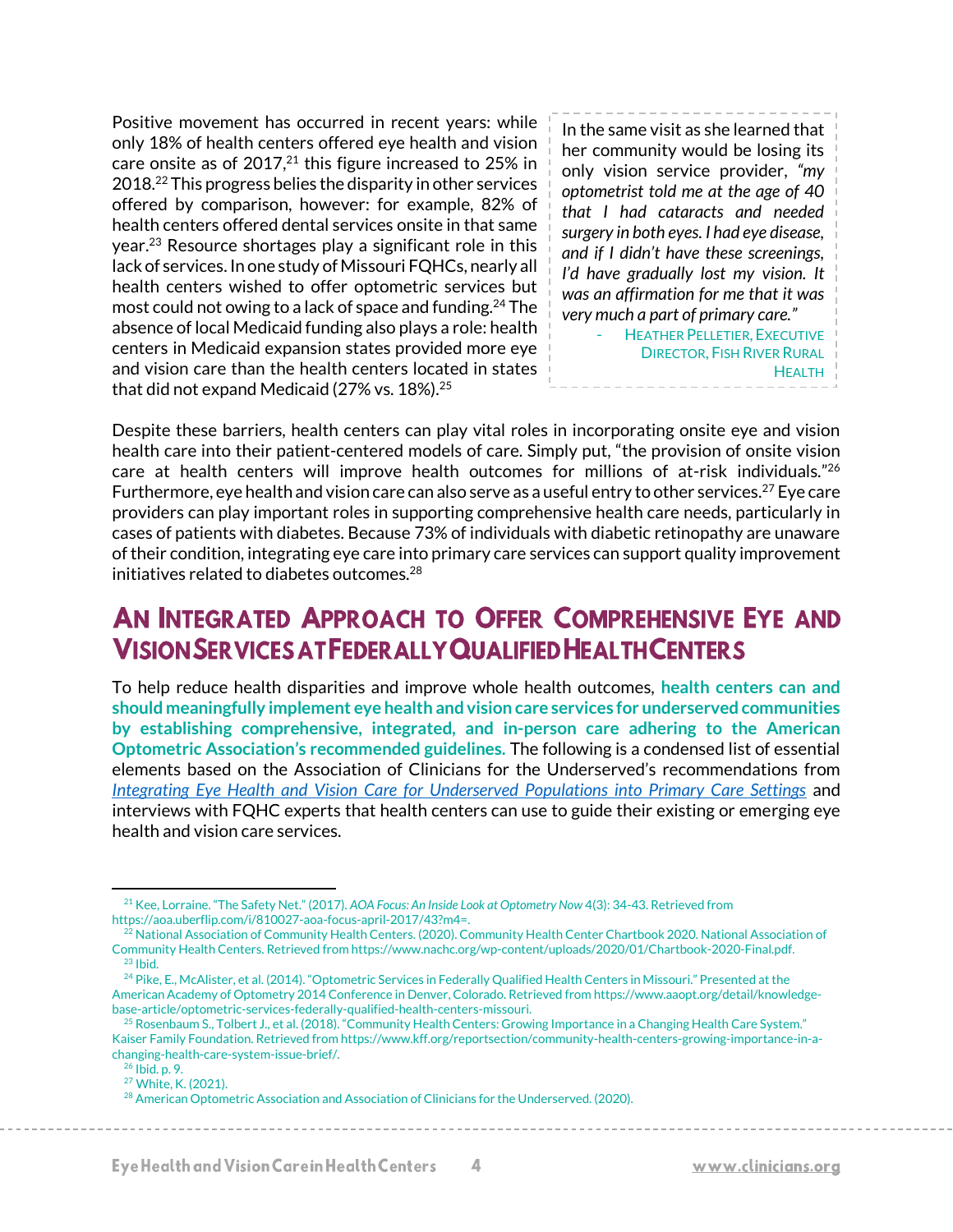# **Best Practices & Recommendations in FQHC Vision Services**

**Ideal, comprehensive care encompasses onsite vision care programs with dedicated optometrists for primary vision care and ophthalmologists to provide secondary and tertiary eye care.** However, health centers must provide what care they can with available resources, and no two FQHCs are alike in their ability to offer eye health and vision care services. The following are practical recommendations taken from interviews with health center leaders to help FQHCs achieve this model of care or as close to it as possible.

#### **Assessing Readiness**

The best way to start is by assessing your organization and its readiness to start or expand an eye health and vision care program. ACU has developed a *[Vision Services Readiness Assessment](http://forms.logiforms.com/formdata/user_forms/68725_123124/377979/page1.html?cachebust=5050)* featuring a [vision equipment cost calculator](https://clinicians.org/wp-content/uploads/2021/01/Cost-Calculator.xlsx) to help health centers begin this process by identifying program strengths and gaps prior to integrating vision services within your primary care setting. Some key questions to ask are:

- Do key providers and administrators at my FQHC support the offering of such services?
- Does my organization possess at least 900 square feet of space to establish an eye clinic with two eye exam lanes? $29$
- Does my health center have a center billing office, and if so, is it familiar with optometric/ophthalmological codes?
- Is my health center ready to integrate appropriate ICD-10 and procedure codes in our EHR system to ensure vision care information is available to all providers and care teams?

Another key consideration is conducting a proper needs assessment with your existing population to assess what services and equipment are necessary. To lay the groundwork for this study, it may be useful to go beyond the [Uniform Data System](https://bphc.hrsa.gov/datareporting/reporting/index.html) to consider other sources, such as the Center for [Disease Control and Preventions Vision and Eye Health Surveillance System \(VEHSS\),](https://www.cdc.gov/visionhealth/vehss/) a national data portal. Once ready, resources are available to help your health center begin or expand eye health and vision care services, including small start-up grants from ACU. Consider also connecting with national and local partners, including the American Optometric Association, Rotary Club, InfantSEE, Vision USA, and others.

#### **Essential Clinical Guidelines for Quality and Metrics in Care**

The American Optometric Association offers practical recommendations for eye health and vision care, the *[Comprehensive Adult Eye and Vision Examination Evidence-Based Clinical Practice Guidelines,](https://www.aoa.org/AOA/Documents/Practice%20Management/Clinical%20Guidelines/EBO%20Guidelines/Comprehensive%20Adult%20Eye%20and%20Vision%20Exam.pdf)*  that health centers can use to guide their existing or emerging eye health and vision care services for their populations. Consider also using the [Healthy People 2020 framework's objectives](https://www.healthypeople.gov/2020/topics-objectives/topic/vision) to help develop starting metrics for your vision services. The following is a brief list of recommendations from FQHCs who have helped establish eye health and vision care services at their health center.

 $^{29}$  The configuration should include two exam rooms and a testing area that can also be used for intake. A dispensing area and workspace, a frame selection area, and a provider space that is private or semi-private.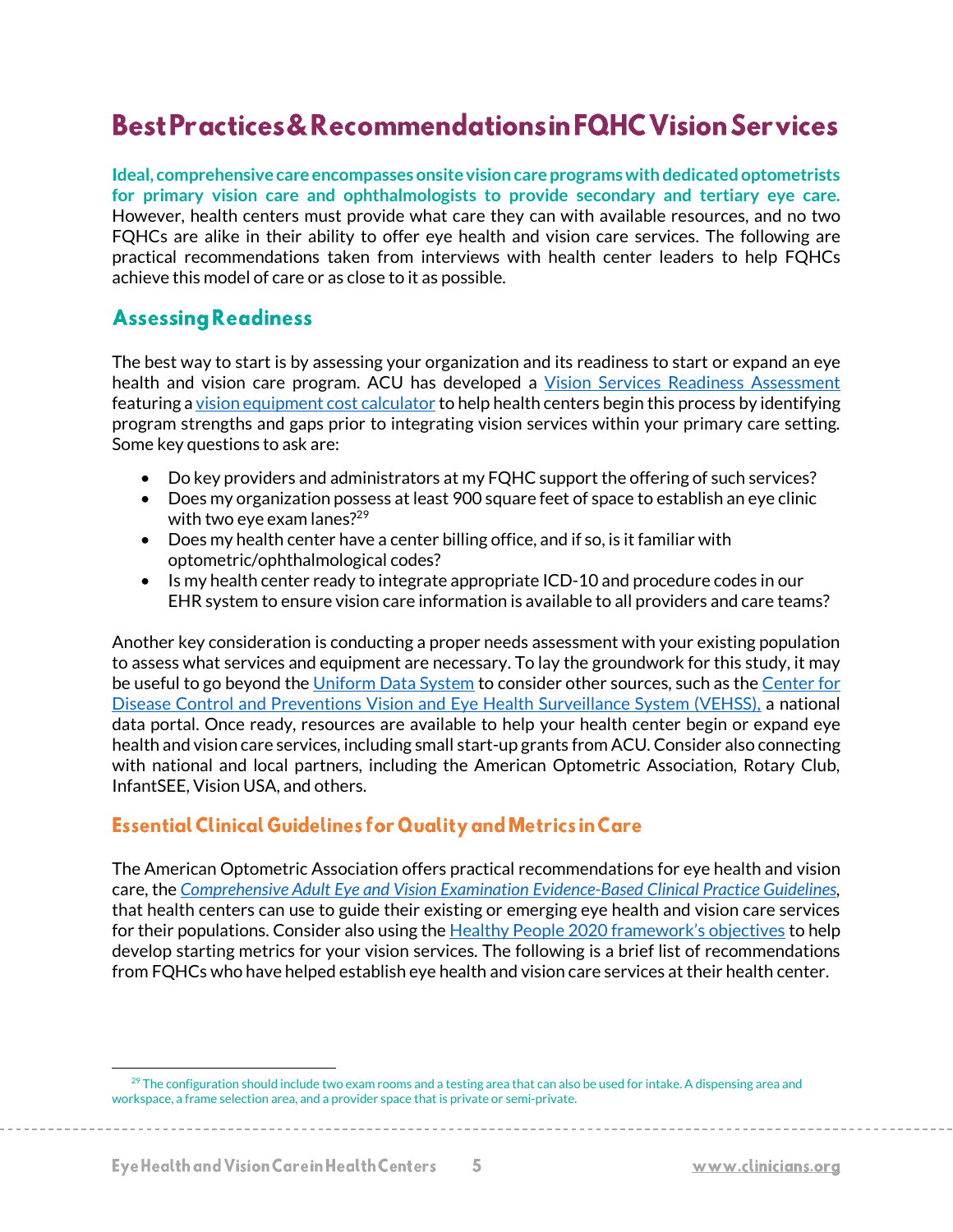#### Recommendations from the Field: First Steps to Offering Vision Services and **Achieving Financial Sustainability**

**Consider seeking aid from other FQHCs.** Fish River Rural Health (FRRH), a federally qualified health center in Eagle Lake, ME, was able to start its vision services by entering into a mutual assistance agreement with another local health center which had existing optometric services. "We were considered a Center of Excellence in dental care, and [another FQHC] was looking to offer dental services. . . I offered to share my lessons learned in dental if she shared hers on vision, and it was tremendously helpful," said Heather Pelletier, FRRH's Executive Director.

**Consider starting your practice with used equipment.** Start-up costs for vision services can be significant, as eye health and vision care equipment are expensive. Fish River Rural Health was able to overcome this hurdle by buying used equipment from a local optometrist who was leaving the area. "His equipment wasn't pretty, but it was functional," said Pelletier. "If there's a willingness to start with used equipment, it is far less expensive."

**Consider available grants.** A variety of local and national organizations, including the Association of Clinicians for the Underserved, offer funding opportunities for health centers seeking to begin or expand eye health and vision care services. Consider seeking grant funding to help overcome initial startup costs. "If local optometric groups aren't interested in joining the conversation, that's where grant opportunities can come in," said J. Brandon Thornock, FACHE, Chief Operations Officer at Shasta Community Health Center (Shasta CHC). "Once you get over the initial outlay, assuming your Prospective Payment System rate is sufficient, you can cover your cost once the initial investment is made."

**Consider partnerships with private practice.** Creating partnerships with the local optometric community can be extremely effective, as Shasta CHC discovered.

I'd start by connecting by the ophthalmological and optometric community," said Thornock. "Find out if there are retired ophthalmologists who may be interested in providing access to the underserved community and purchase some used equipment to set up an eye lane. Some providers have their own equipment that they had in their basement. There are a million different scenarios—but just start small and set up one exam room or eye lane. Once you get a system developed, learn the medical documentation piece, and see that, yes, you can make this work, grow from there.

Private practices may also be willing to provide advice to fledgling health center services something which aided Fish River Rural Health, which even hired one vision staffer after the practice's office later closed.

**Consider private-public partnerships to build a sustainable business model.** Health centers can also consider entering partnerships with local optometric groups based on mutually beneficial agreements, as in the case of Shasta CHC. The Redding, CA-based FQHC was able to engage the locally based Access Eye group to provide vision services for their patients through a contract that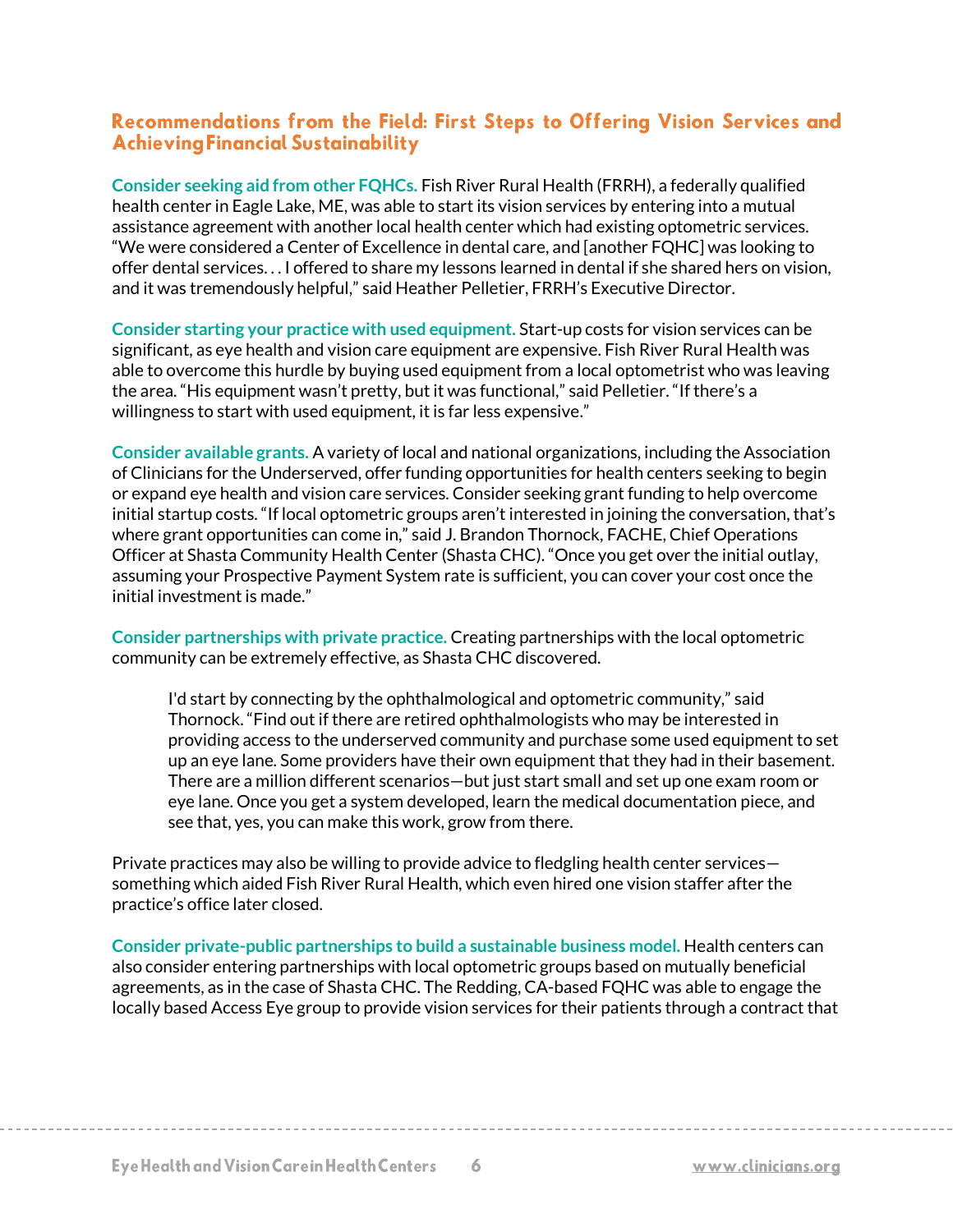took advantage of the health center's Prospective Payment System (PPS) billing rate, allowing greater sustainability. $^{\rm 30}$ 

Also consider how your health center can integrate vision services into existing patient assistance programs and funding streams. Fish River Rural Health, for example, was able to better fund its start-up vision services by utilizing grant funds to help cover other unrelated services—leaving more unrestricted funds for vision care until the program became more sustainable. [A sample](https://cvph.preventblindness.org/wp-content/uploads/sites/21/2021/06/Integrating-vision-services-FINAL.pdf)  [business plan](https://cvph.preventblindness.org/wp-content/uploads/sites/21/2021/06/Integrating-vision-services-FINAL.pdf) for health centers starting vision care services is available from Prevent Blindness.

# Best Practices in Comprehensive, Onsite Eye Health and Vision Care

Whenever possible, health centers should strive to offer permanent, comprehensive, and coordinated eye health and vision care services that adhere to AOA guidelines. Within these guidelines, organizations should take care to tailor their systems of care to their populations and service sites. Regardless of location, your services should:

- Conduct eye exams to monitor or detect chronic eye diseases, with special emphasis on certain populations such as people with diabetes, hypertension, or who are HIV+.
- Assess risk for injury to eyes from environmental factors.
- If possible, offer specialized testing such as visual fields, optical coherence tomography, or specialty contact lenses to reduce the need for outside referrals. $^{31}$

### The Importance of Onsite Care and the Question of Mobile Clinics

Onsite and, if possible, collocated services are crucial for offering effective eye health and vision care. Collocated services also allow for warm handoffs and increase the chances that patients will attend follow-up appointments. "Patients are best served by an integrated, collocated model," Pelletier said. "Hypertension was a significant issue for shared patients [at Fish River Rural Health] between family medicine and vision, so we created an integrated policy that patients have significantly benefited from."

Though they can play a vital role in helping to meet patient needs in settings in which no other services exist, research shows that mobile clinics are at best a temporary solution that do not meet the needs of patients as ably as onsite care.<sup>32</sup> If your health center must begin with mobile clinics, your health center should offer comprehensive care at points of patient contact to limit the need for additional referrals and better use support systems to ensure patients receive follow-up care to maximize effectiveness. Additionally, these services should only be utilized if local referral sources are willing to assume care of complex patients.**<sup>33</sup>** A greater discussion of this issue is available in ACU's *[Integrating Eye Health and Vision Care for Underserved Populations into Primary Care Settings.](https://clinicians.org/wp-content/uploads/2020/11/Integrating-Eye-Health-and-Vision-Care-FINAL.pdf)*

Though in-person screening is always preferable, teleretinal screening programs can help, particularly in remote settings,<sup>34</sup> to supplement comprehensive eye health and vision care services.

<sup>30</sup> California Primary Care Association. "Optometry in FQHCs." (2017). California Primary Care Association. Retrieved from https://www.coavision.org/files/Fact%20sheet%20on%20FQHCs%20for%20Optometry.pdf.

 $31$  American Optometric Association and Association of Clinicians for the Underserved. (2020).

<sup>32</sup> Hark LA, Mayro EL, Tran J, et al. 2016. Improving access to vision screening in urban Philadelphia elementary schools. J AAPOS. 20(5):439‐443.e1.

<sup>&</sup>lt;sup>33</sup> American Optometric Association and Association of Clinicians for the Underserved. (2020).

<sup>34</sup> Health Resources and Services Administration. (2020).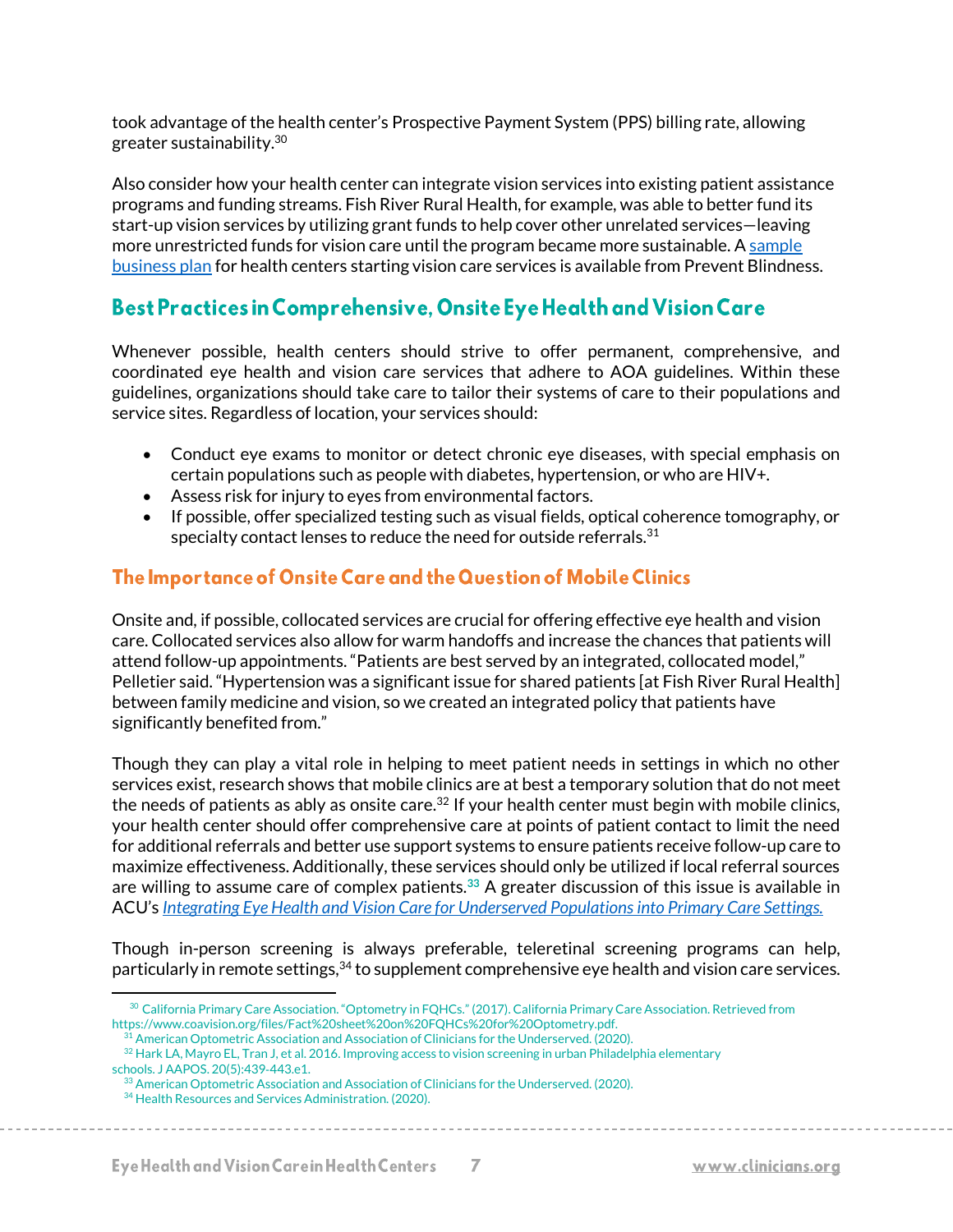Health centers conducted 2,178 vision visits virtually in 2019, and in one study produced a 20% increase in compliance in the first year at one health center.  $35$ 

#### Integrating Eye Care and Ensuring Care Coordination in Care Models

It is also essential for health centers to fully integrate eye care providers into care teams and incorporate eye health information in their electronic health record (EHR) systems to ensure that information is shared throughout care teams. <sup>36</sup> This best practice allows proper care coordination, particularly in cases in which case managers or community health workers can help address barriers to attending appointments or help education patients on the importance of eye health. Furthermore, these referrals should be bidirectional so that eye care providers receive notice when high-risk patients require a comprehensive eye exam.<sup>37</sup> Additionally, workflows should be developed for outreach, tracking, and measuring outcomes.

"Authentically committing to the integration [of vision services] is key," said Pelletier. "One of our optometrists serves on our Quality Improvement Committee, which serves every discipline and provider." Through this process, Fish River Rural Health was able to strengthen handoffs between family medicine and vision and improve its diabetes care. Many of their patients with diabetes "were more likely to care about getting a new pair of glasses to improve their vision than their wellness visits with the family doctor," and the health center was able to make diabetic retinopathy screenings in vision care an entry point to coordinated treatment for patients with diabetes. For these reasons, diabetic retinopathy screenings should also be part of diabetes care plans.

### **Offering Opticals (Glasses)**

To offer complete optometric services—particularly for patients whose ability to travel offsite or attend follow-up appointments is limited—it is highly advisable for health centers to onsite optical dispensaries if possible. If your organization cannot do so, it may be possible to locate partners willing to provide inexpensive frames or seek grant opportunities. *See Case Studies for two examples of strategies for offering onsite glasses.*

### **Educating Patients and Performing Outreach**

Health centers establishing eye health and vision care services should also take care to ensure proper patient education and outreach to promote services and inform at-risk populations of the vital need for eye health and vision care. Eye care messaging can be incorporated into patient-facing technology, and all patients should receive education about the availability of vision services in your health center. As previously discussed, diabetes treatment programs can significantly benefit from greater coordination with eye health and vision care services, and messaging should be developed to encourage warm handoffs between providers. Lastly, all members of care teams should be trained in offering basic eye health education to patients and offering referrals to eye health and vision care services.<sup>38</sup>

<sup>35</sup> Olayiwola J. N., Sobieraj D. M., et al. (2011). "Improving Diabetic Retinopathy Screening Through a Statewide Telemedicine Program at a Large Federally Qualified Health Center." *Journal of Health Care for the Poor and Underserved* 22(3): 804‐816. <sup>36</sup> White, K. (2018). "How to Open an Eye Clinic in a Community Health Center." Eyes on Eyecare. Retrieved from https://eyesoneyecare.com/resources/community-health-centers-need-optometry/.

<sup>&</sup>lt;sup>37</sup> American Optometric Association and Association of Clinicians for the Underserved. (2020). <sup>38</sup> Ibid.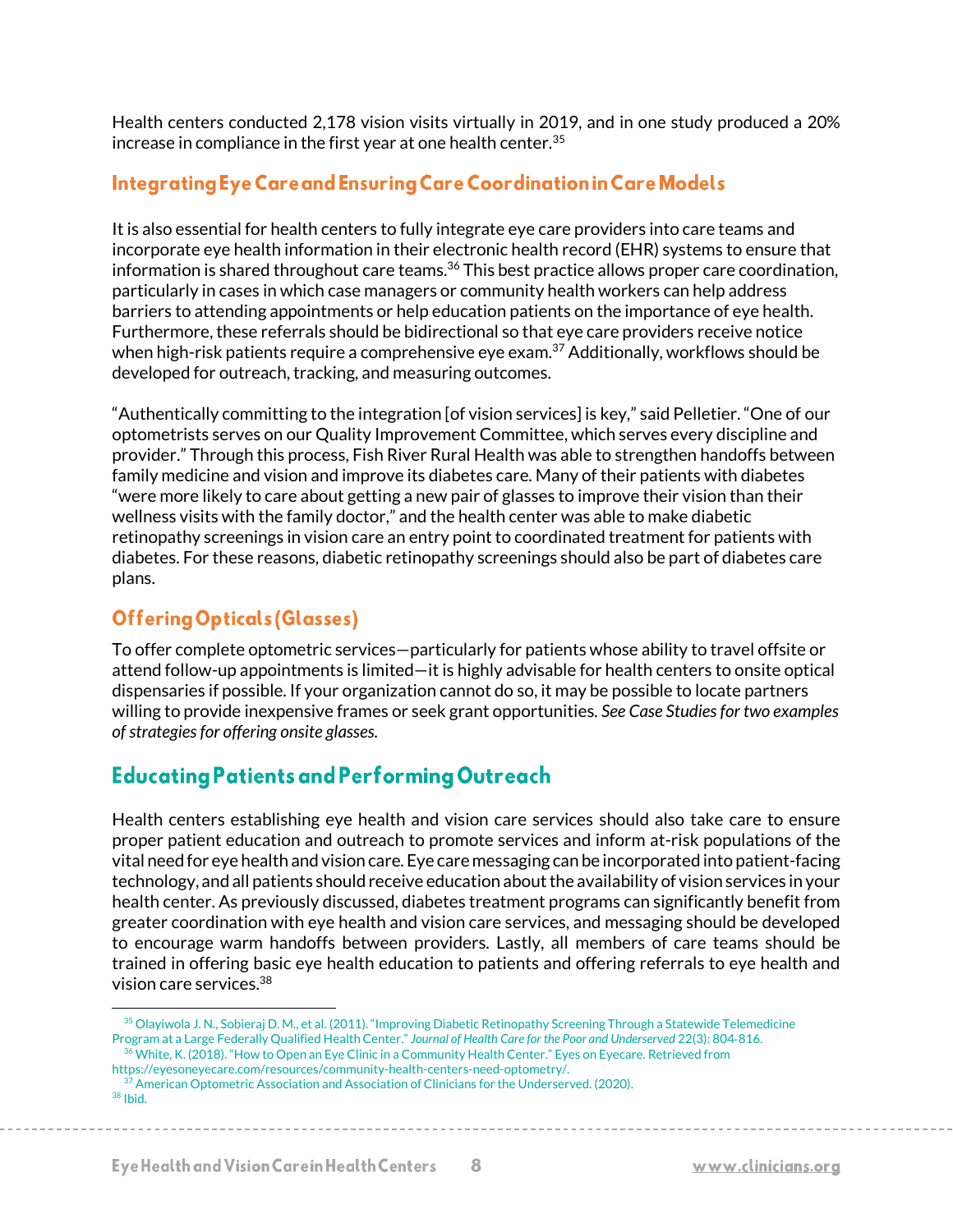• **[National Eye Health Education Program:](https://www.nei.nih.gov/learn-about-eye-health/outreach-campaigns-and-resources/national-eye-health-education-program)** This program, developed by the National Eye Institute, offers a host of resources to help teach people in your community how to protect their vision. Articles, fact sheets, infocards, webinars, and more are available in both English and Spanish.

# **CASE STUDY: SECURING OPTOMETRY FOR A REMOTE COMMUNITY** FISHRIVER RURAL HEALTH, EAGLE LAKE, MA

A federally qualified health center in Eagle Lake, ME, [Fish River Rural Health](http://www.frrh.org/) (FRRH) provides a broad spectrum of onsite eye health and vision care services. The sole provider of eye health and vision services in its community, FRRH's began offering eye health and vision care services in 2017 after learning that their region's sole optometrist region would soon be closing their practice.

# A Chance Visit Leads to a New Initiative

"Growing up in the area, we had four optometrists," said Heather Pelletier, Executive Director of FRRH. "But in time we were down to two, and then to one." Pelletier became aware of the impending departure of her area's last optometrist not as an executive, but as a patient. In the fall of 2016, "I was the patient sitting in [my optometrist's] chair when he said it'll be the last time we see each other, as I'm moving and closing my practice. That's when it began."

Realizing that Eagle Lake would rapidly be left without vision care, Pelletier immediately started educating herself on optometric services and began discussions with her board. She also sought advice from another health center offering optometric services, which provided their advice in exchange for FRRH sharing its own experiences on dental services. "It was tremendously helpful in helping me visualize the services and space would look like," she said.

Pelletier also received help from her optometrist, which helped her begin recruitment for two part-time optometrists and helped Fish River partially mitigate its start-up costs by selling the health center his used equipment. By January, Fish River Rural Health had repurposed old office space into a small but effective 872-square foot clinic offering vision screenings and preventive care with referrals for diagnostic concerns.

### **Growthin Services and Quality**

Interest in services was significant, and Fish River quickly outgrew its facility. Pelletier successfully sought funding through the American Rescue Plan to partially cover the costs of opening FRRH's second vision lane, and she also creatively budgeted to allow greater investment in Fish River's fledgling services by utilizing grant funds to help cover other unrelated services leaving more unrestricted funds for vision care. Four years later, Fish River employs two full-time and one floating optometrists and has expanded to offer a 3,000-square-foot vision care space with two vision lanes, diagnostic space, a two-seat reception area, and an outtake section. Over time, Pelletier was able to recruit an optometrist to offer specialty diagnostics as well—preventing patients from having to travel an hour away to receive these services.

FRRH also offers onsite opticals for its patients. The decision to explore this option caused considerable conversation among Fish River's governing board, as the health center had never

9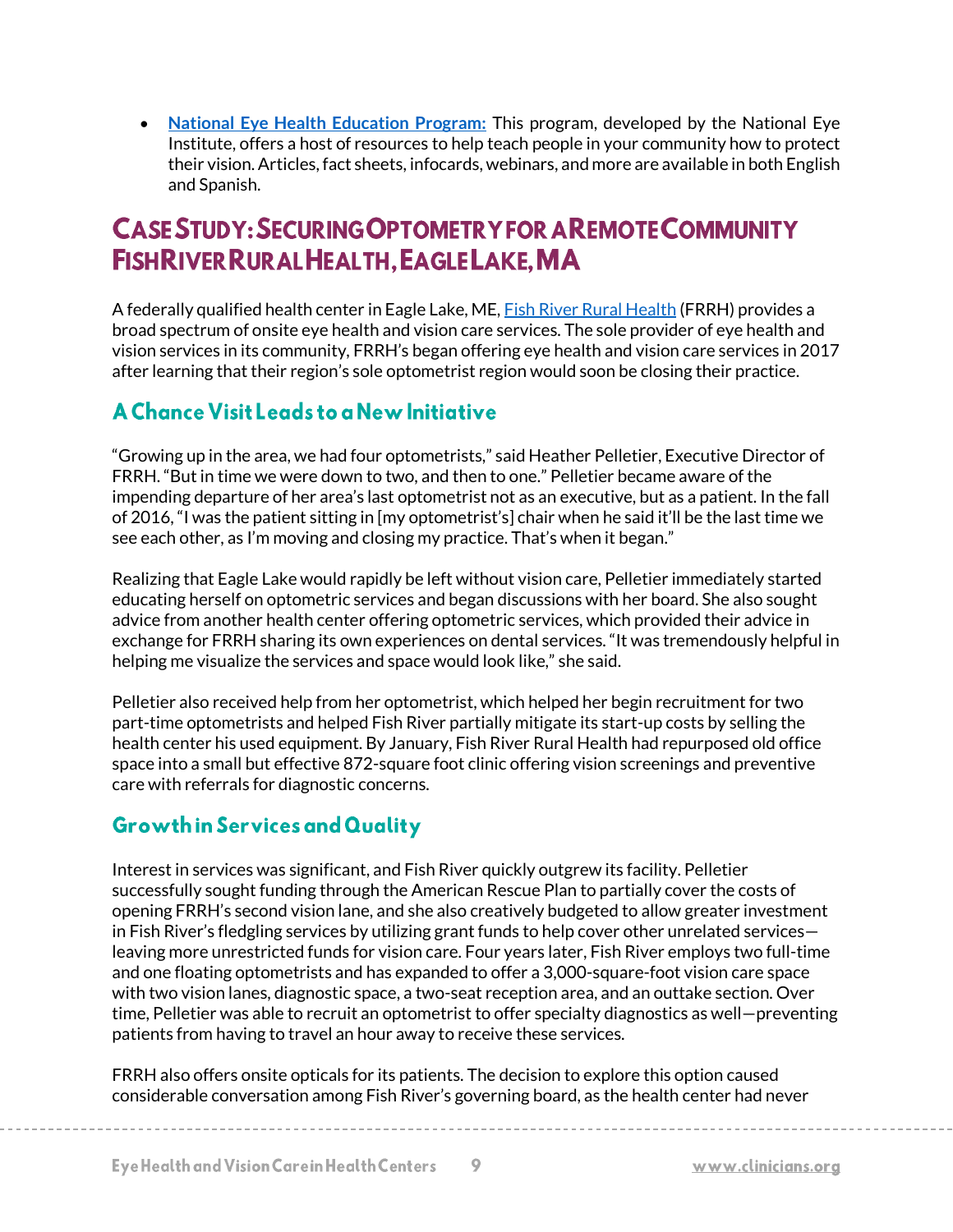offered retail services. Ultimately, Pelletier said, "we got into it because there was no other option." A remote community with no public transportation, Fish River offered no other options for patients seeking prescription frames. "Our mission is to serve the underserved in a comprehensive way, and if we didn't offer it, where would they go?" Fish River now offers frames onsite at wholesale rates, leading to a "tremendous impact" for patients.

Furthermore, Fish River has integrated vision care into its spectrum of services through collocated spaces and inclusion on their Quality Improvement Committee. Pelletier credits this integration with allowing FRRH to improve not only its vision but also diabetic care. "By committing fully to integration, we strengthened handoffs between family medicine and vision," said Pelletier. Many of the FQHC's patients with diabetes were likelier to attend vision appointments than wellness visits, allowing Fish River to make diabetic retinopathy screenings an entry point to coordinated treatment.

"In time, we not only secured optometry for the region, but we graduated it to the modern times of what it's capable of. We went from standard vision screenings to diagnostics."

# CASE STUDY: ACHIEVING SUSTAINABILITY THROUGHPARTNER SHIPS **SHASTA COMMUNITY HEALTH CENTER IN REDDING. CA**

[Shasta Community Health Center](https://www.shastahealth.org/) (Shasta CHC) offers comprehensive, onsite eye health and vision care services at it[s Enterprise Family Health & Vision Center](https://www.shastahealth.org/vision-services). Shasta CHC's journey to offering vision care services for its diverse patient population in Redding, CA, offers unique insights into how to expand small-scale, temporary eye health and vision care services into comprehensive, sustainable models.

"It's been an evolution," said J. Brandon Thornock, Shasta's Chief Operations Officer. "The need [for vision care] has always been a lingering one in our community." To help address that gap in care, Shasta began offering its first vision services in 2007 when it contracted with a local ophthalmologist to see patients once a month, later adding a retired provider in 2012 who could offer services a half day each week. With grant funding, Shasta was able to gradually offer lens and frames for patients as well. It was a good start—but one that was unable to meet the needs of their population, Thornock said.

"We went for several years on this model, but we were barely scratching the surface for the Medicaid population and uninsured," Thornock said, noting that the relative lack of services also forced Shasta to make many referrals for outside appointments, creating another hurdle for patients. "We needed to do something more to improve access in our area."

# **Bridging the Gap in Services**

Shasta CHC's found a path forward by making connections with a local optometric group, Access Eye in Chico, CA, who "had a love for serving the underserved." Through a mutually beneficial arrangement, the health center contracted with Access Eye to offer services in what would become Shasta CHC's Enterprise Family Health & Vision Center beginning in July of 2020, providing their patients with a dedicated, collocated optometry clinic and connecting them to frames and other services.